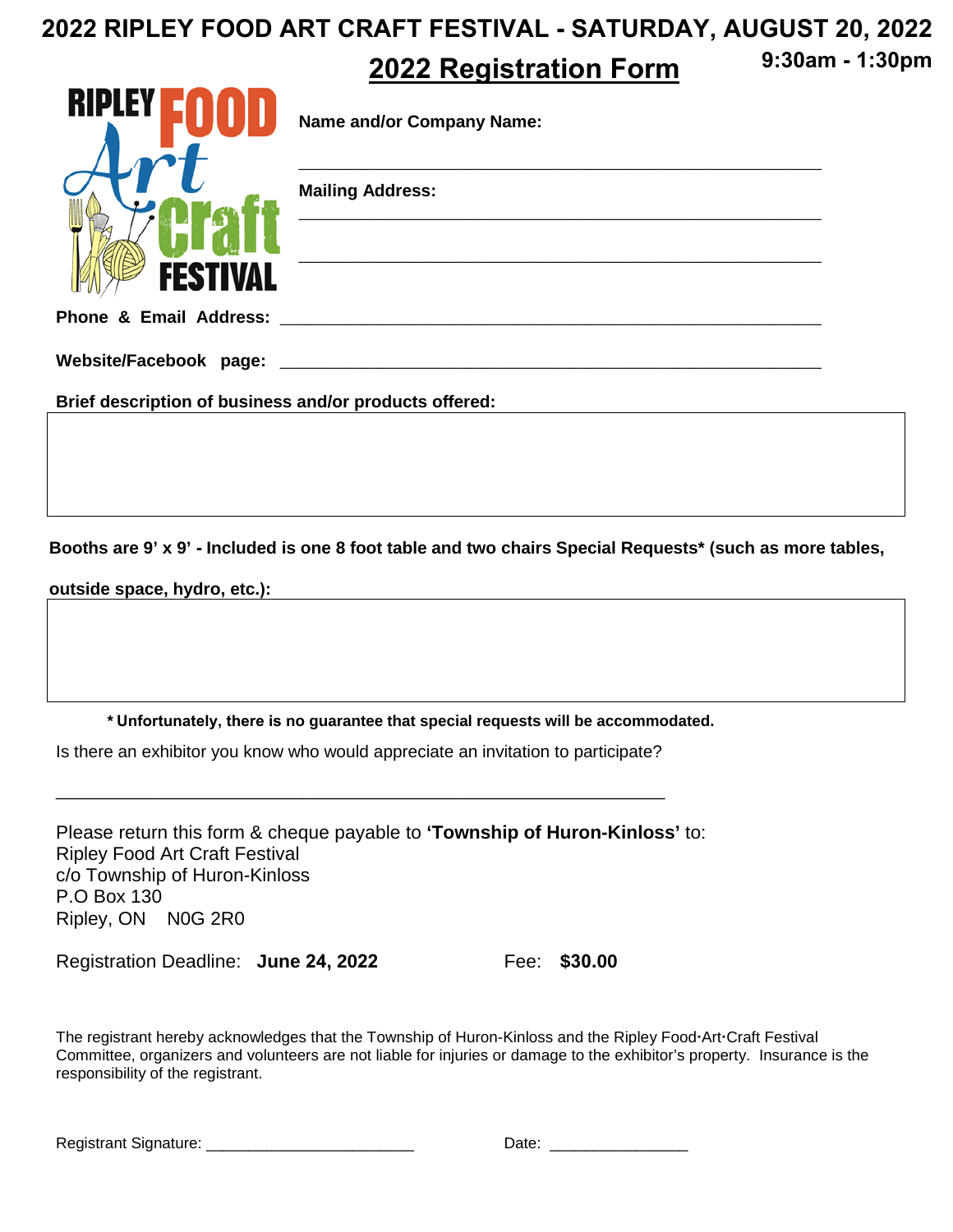

SERVICES To be read and signed by anyone over the age of 18.

**COVID-19 Acknowledgment and General Liability Release/Waiver**

**THIS DOCUMENT WILL AFFECT YOUR LEGAL RIGHTS. PLEASE READ THIS DOCUMENT** 

# **CAREFULLY BEFORE SIGNING.**

**The novel coronavirus, or "COVID-19", has been declared a worldwide pandemic by the World Heath Organization. COVID-19 is extremely contagious and is known to spread from personto-person contact.**

# **Print Name Above**

**I \_\_\_(\_\_\_\_\_\_\_\_\_\_\_\_\_\_\_\_\_\_\_\_\_\_\_\_\_\_\_\_\_\_\_\_\_\_\_\_\_)\_**

## **BY SIGNING THIS DOCUMENT, I ACKNOWLEDGE AND UNDERSTAND:**

**A.** The contagious nature of COVID-19 and voluntarily assume the risk that I may be exposed to or infected by COVID-19 by participating in activities organized on The Corporation of the Township of Huron-Kinloss, (hereinafter the "Township of Huron-Kinloss") property.

**B.** That the risk of becoming exposed to or infected by COVID-19 on the Township of Huron-Kinloss property may result from the actions, omissions, or negligence of myself or others, including but not limited to, Township of Huron-Kinloss employees, and program participants.

**C**. That public health authorities are still recommending the practice of social distancing.

**D.** I am voluntarily seeking the services provided by the Township of Huron-Kinloss.

IN CONSIDERATION OF THE SERVICES BEING PROVIDED BY THE TOWNSHIP OF HURON-KINLOSS, BY SIGNING THIS DOCUMENT:

**A. I/We agree to comply with ALL preventative measures and procedures put in place by the Township of Huron-Kinloss, whether at the time of the signing of this document and in the future, to stop the spread of COVID-19, including, but not necessarily limited to, the following:** 

- 1. All maximum capacity limits as set out by Ontario Public Health will be followed
- 2. Social distancing guidelines must always be followed.
- 3. I must always wear a facemask when required to, as set out by Ontario Public Health.
- 4. Participants are encouraged to bring their own equipment. Any shared equipment must be sanitized between uses.

## **Yes, I agree with Parts 1 to 5 above AS STATED ABOVE**

**B. I declare and accept that the following must be true for my participation in a program and/or attendance within a program space:**

- 1. I am not experiencing any symptom of illness such as cough, shortness of breath or difficulty breathing, fever, chills, muscle pain, headache, sore throat, or new loss of taste or smell.
- 2. I have not travelled in the last 14 days to an area that is currently highly impacted by positive cases of COVID-19.
- 3. I have not been exposed to someone with a suspected and/or confirmed case of COVID-19.
- 4. I have not been diagnosed with COVID-19 and not yet cleared as non-contagious by local public health authorities.